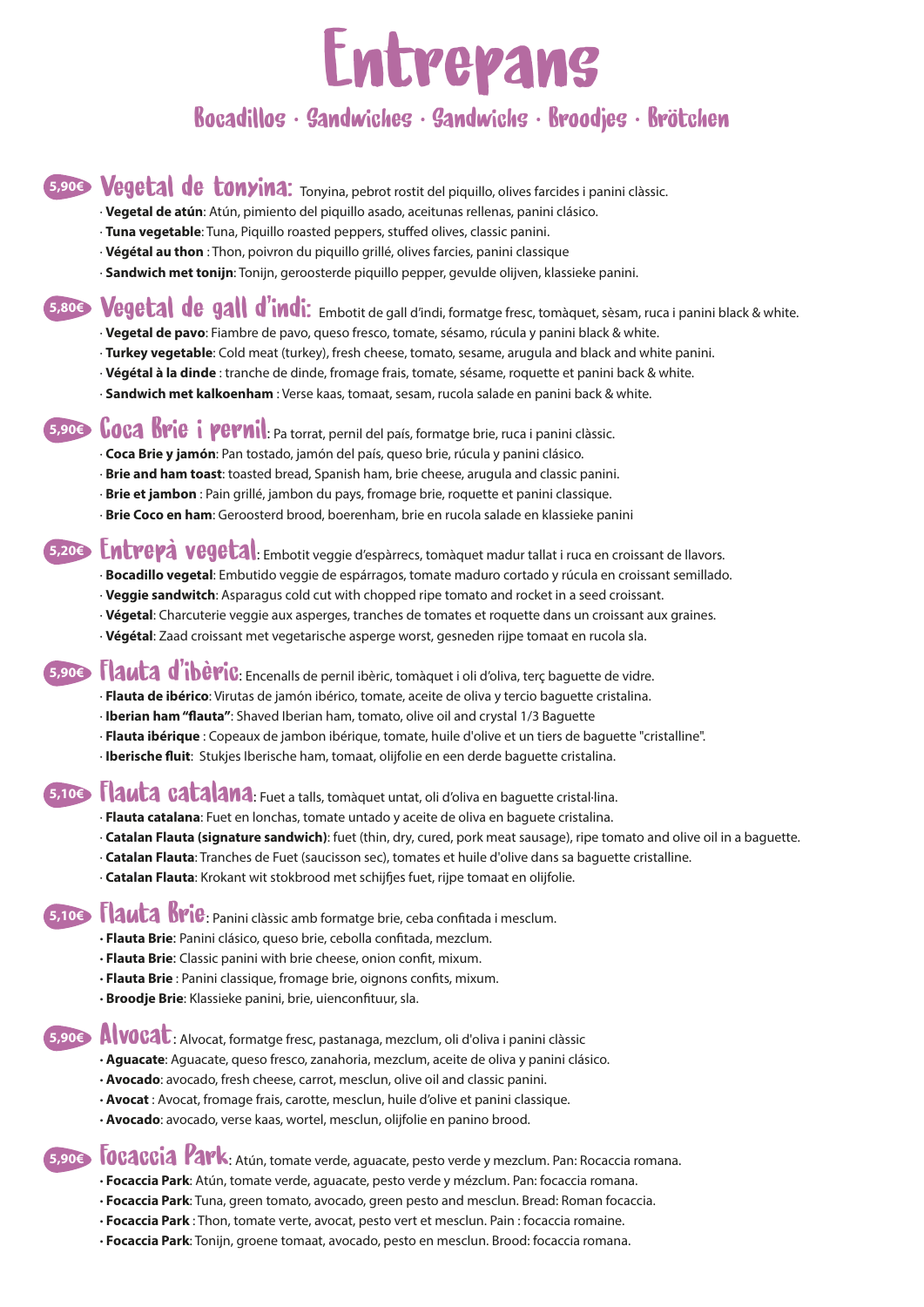# Entrepans

### Bocadillos · Sandwiches · Sandwichs · Broodjes · Brötchen

## **5,50€ Nòrdic croissant**: Salmó fumat, formatge fresc, pipes de gira-sol i ruca en croissant de llavors.

- **· Nordic croissant**: Salmón ahumado, queso fresco, pipas de girasol y rúcula en croissant semillado.
- **· Nordic croissant**: Smoked salmon, fresh cheese, sunflower seeds and rocket in a seed croissant.
- **· Nordic croissant**: Saumon fumé, fromage frais, graines de tournesol et roquette dans un croissant aux graines.
- **· Nordic croissant**: Zaad croissant met gerookte zalm, verse kaas, zonnebloempitten en rucola sla.
- **Bikini**: Pernil dolç, formatge a talls en pa de sandvitx. **4,10€**
	- · **Bikini**: Jamón york y queso en lonchas en pan de sándwich.
	- · **Bikini**: York ham and cheese slices in a sandwich bread.
	- · **Bikini**: Tranches de jambon et de fromage sur du pain de mie.
	- · **Bikini**: Boterhambrood met gekookte ham en plakje kaas.

## 4,10**€ <sup>F</sup>OCACCIA Mediterránea**: Gall dindi, mozarella, tomàquet en rodanxes, pesto verda i mézclum. Pa: focaccia mediterrània.

- **· Focaccia Mediterránea**: Pavo, mozarella, tomate en rodajas, pesto verde y mézclum. Pan: focaccia mediterránea.
- **· Mediterranean Focaccia**: Turkey, mozzarella, ripe tomato, green pesto and mesclun. Bread: Mediterranean focaccia.
- **· Focaccia Mediterránea** : Dinde, mozarella, tomate mûre, pesto vert et mesclun. Pain : focaccia méditerranéen.
- **· Focaccia Mediterránea**: Kalkoen, mozarella, tomaat, pesto en mesclun. Brood: focaccia mediterránea.

## **3,90€ | righ Cambrilg Park**: Formatge cheddar, ceba caramel·litzada, mantega, julivert I cogombrets.

- **· Irish Cambrils Park:** Queso cheddar, cebolla caramelizada, mantequilla perejil y pepinillos.
- **· Irish Cambrils Park:** Cheddar cheese, caramelised onion, parsley butter and gherkins.
- **· Parc irlandais de Cambrils :** Cheddar, oignon caramélisé, beurre de persil et cornichons.
- **· Irish Cambrils Park:** Cheddarkaas, gekarameliseerde ui, peterselieboter en augurken.

## 2,90<del>8</del> [ntreyà triangle vegetal de gall d'indi: gall d'indi, formatge fresc, tomàquet, sèsam, ruca, pa triangle kornspitz.

- **· Bocadillo triángulo vegetal de pavo**: embutido de pavo, queso fresco, tomate, sésamo, rúcula, pan triangulo kornspitz.
- **· Turkey vegetable triangle sandwich**: Cold meat (turkey), fresh cheese, tomato, sesame , aragula, kornspitz tirangle bread
- **· Sandwich triangle de dinde aux légumes** : Saucisse de dinde, fromage frais, tomate, sésame, roquette, pain en triangle kornspitz.
- · **Kalkoen driehoekssandwich**: Kalkoen worst, verse kaas, tomaat, sesam, rucola en kornspitzbroodje.

## **3,30€ Entreyà triangle ibèric**: Encenalls de pernil ibèric, tomàquet untat, oli d'oliva i triangle kornspitz.

- · **Bocadillo triángulo ibérico**: Virutas de jamón ibérico, tomate untado, aceite de oliva y triángulo kornspitz.
- · **Iberian triangle sandwich**: Shaved Iberian ham, ripe tomato, olive oil and kornspitz triangle bread
- · **Sandwich triangle ibérique** : Copeaux de jambon ibérique, tomate, huile d'olive et pain en triangle kornspitz.
- · **Iberische driehoekssandwich**: schaafsel van Iberische ham, rijpe tomaat, olijfolie en kornspitzbroodje

## **3,008** Entrerà triangle de formatge: Pa kornspitz, formatge variat i mesclum

- **· Triángulo de queso:** Pan kornspitz, queso variados y mezclum.
- **· Cheese triangle:** Kornspitz bread, assorted cheese and mezclum.
- **· Triangle de fromage :** Pain de maïs, fromage assorti et salade.
- **· Driehoek met kaas:** Maïsbrood, diverse kazen en sla.

## 2,70<del>8</del> [ntreyà triangle català de fuet: Pa kornspits, fuet, tomàquet i oli per posar al pa.

- **· Triángulo catalán de fuet:** Pan kornspitz, fuet, tomate y aceite para untar el pan.
- **· Catalan fuet triangle:** Kornspitz bread, fuet, tomato and oil to spread on the bread.
- **· Triangle de fuet catalan:** Pain de maïs, fuet, tomate et huile à étaler sur le pain.
- **· Driehoek catalaan met worst (fuet):** Maïsbrood, fuet, tomaat en olie om op brood te smeren.

#### Entrerà triangle de tonyina: Pa kornspitz, tonyina esmollada, tomàquet madur, mesclum, maionesa (opcional) **2,90€**

- **· Triángulo de atún:** Pan kornspitz, atún desmigado, tomate maduro, mezlum, mayonesa (opcional).
- **· Tuna triangle:** Kornspitz bread, crumbled tuna, ripe tomato, mezlum, mayonnaise (optional)
- **· Triangle au thon :** Pain de maïs, thon émietté, tomate mûre, salade, mayonnaise (optionnel).
- **· Driehoek met tonijn:** Maïsbrood, verkruimelde tonijn, rijpe tomaat, sla, mayonaise ( optioneel).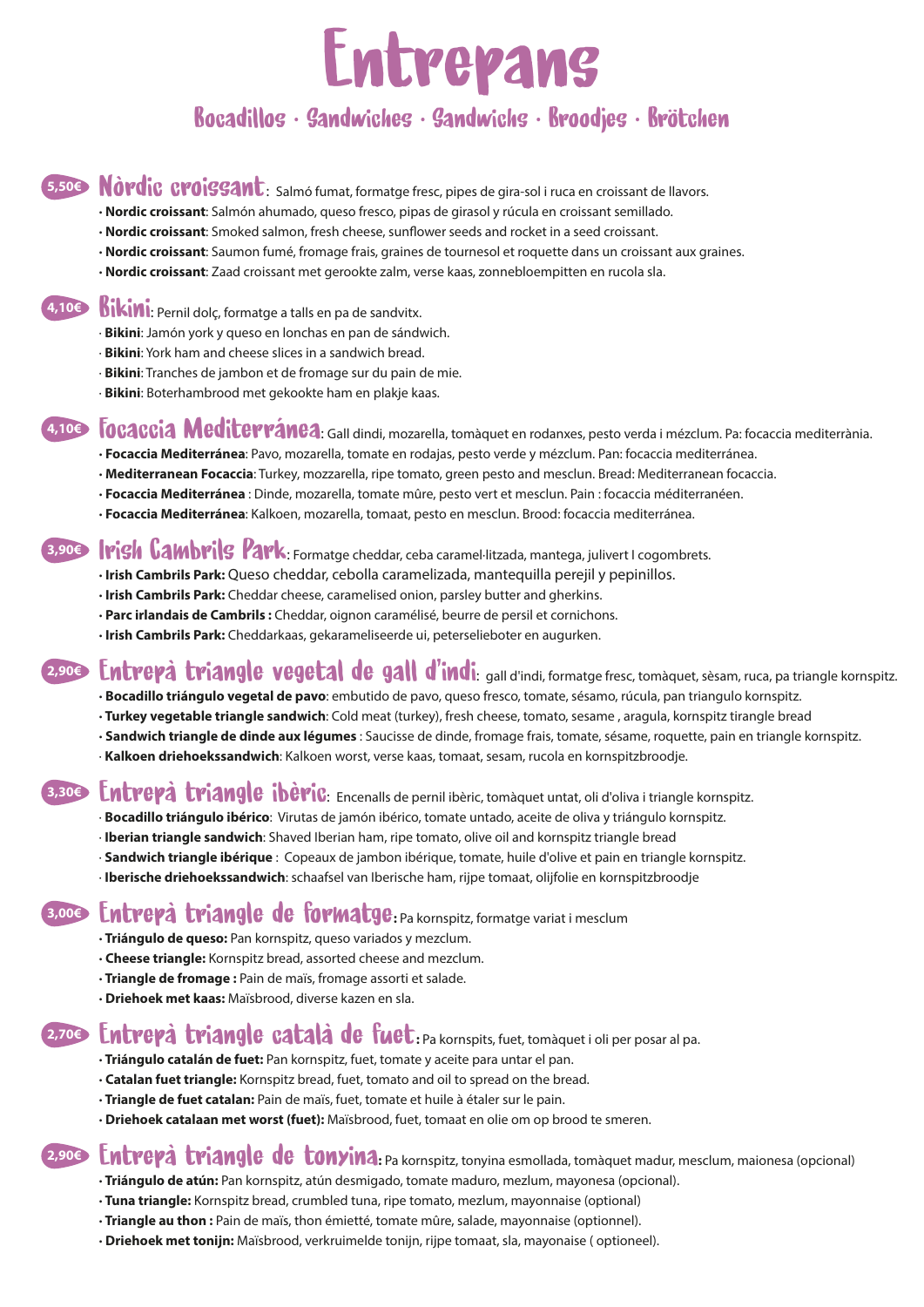# Batuts · Batidos · Milkshakes



## Batut de llet i plàtan

Batido de leche y plátano. Banana milkshake. Milkshake banane. Milkshake van banaan. Milshake mit Banane.

5,90€



## Batut de llet, plàtan i maduixa

Batido de leche, plátano y fresa. Banana and strawberry milkshake. Milk-shake banane, fraise. Milkshake van banaan en aardbeien. 6,00€

Batut de gelat Batido de helado Ice cream milkshake

> VAINILLA · VANILA 4,90 €

MADUIXA · FRESA · STRAWBERRY 4,90 €

> XOCOLATLA · CHOCOLATE 4,90 €



## Batut de llet, maduixa i poma

Batido de leche, fresa y manzana. Strawberry and apple milkshake. Milk-shake fraise, pomme. Milkshake van aardbeien en appel.

6,00€





Els batuts són amb llet sencera. Opció amb llet de soja.

Los batidos son con leche entera. Opción con leche de soja.

Milkshakes are made with whole-milk. Soy milk option.

Les milkshakes sont réalisés avec du lait entier. Option avec du lait de soja

De milkshakes zijn met volle melk. Optie met sojamelk. Die Shakes sind mit Vollmilch gemacht. Optionell mit Soja-Milch

# Gelats · Helados · Ice-cream

'Cornetto' petit

'Cornetto' pequeño Small 'Cornetto'

2,60€

## 'Cornetto' **Mitja**

'Cornetto' mediano Medium 'Cornetto'

3,30€

## **Gelat** 2 boles

Helado 2 bolas Ice-cream (2 balls)

4,10€

Tarrina mitiana

Tarrina mediana Medium ice-cream tub 3,30€

Tarrina gran

Tarrina grande Big ice-cream tub 4,30€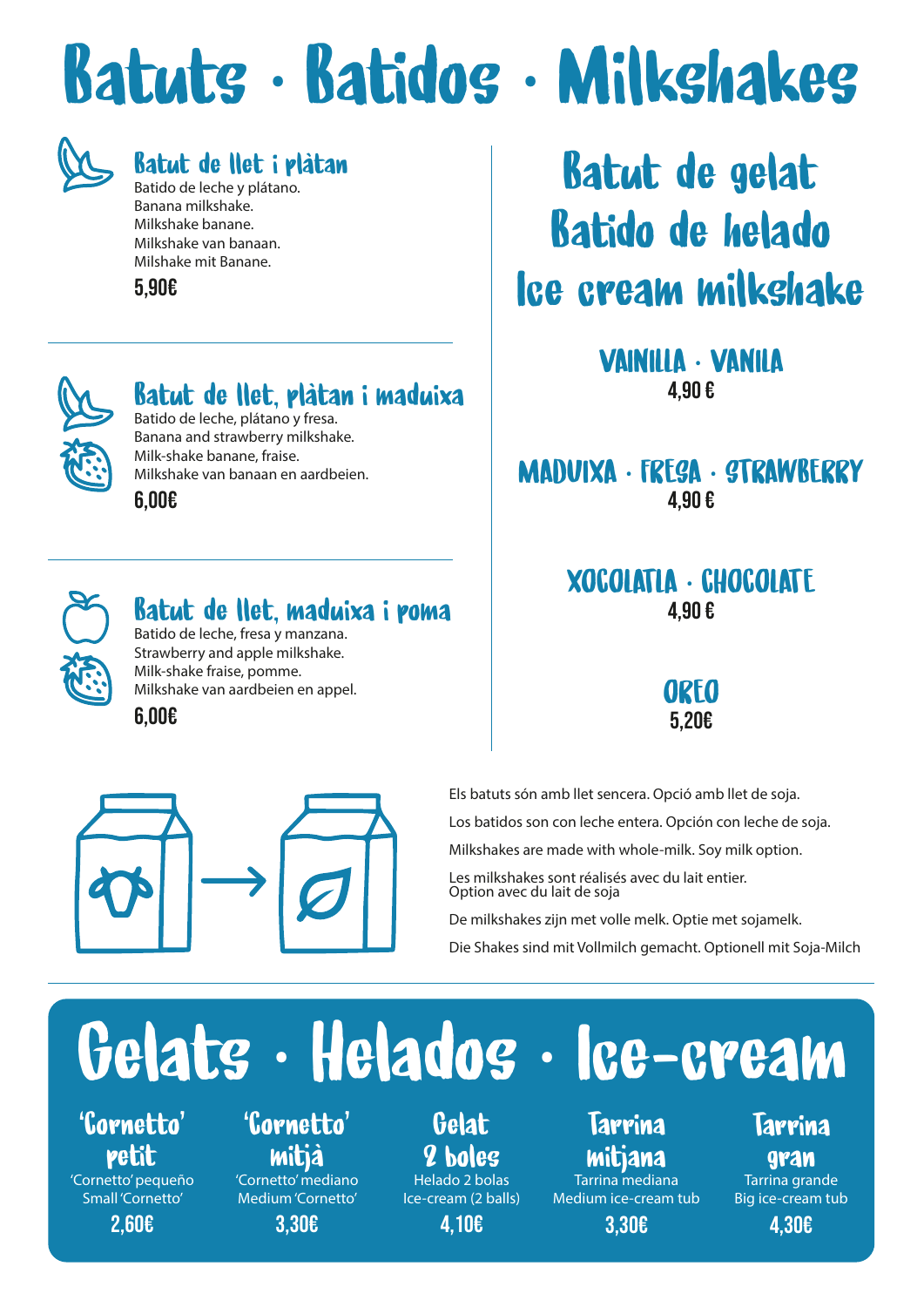# **Sucs** Zumos Juices



# Green detox 3.20€ 6.10€

Poma verda, cogombre amb pell, menta, pinya i llima. Manzana verde, pepino con piel, menta, piña y lima. Green apple, unpeeled cucumber, mint, pineapple and lime . Pomme verte, concombre avec sa peau, menthe, ananas et citron vert. Groene appel, komkommer met schil, munt, ananas en limon

# Happy juice 3,10€ 5,80€

Taronja, maduixa i kiwi. Naranja, fresa y kiwi. Orange, strawberry and kiwi. Orange, fraise et kiwi Vruchtensap van sinaasappel, aardbei en kiwi. Orangen, Erdbeer, Kiwi-Saft

# Red cleanser 3,10€ 5,90€

Remolatxa, poma vermella, taronja, pastanaga i gingebre. Remolacha, manzana roja, naranja, zanahoria y jengibre. Beetroot, red apple, orange, carrot and ginger. Betterave, pomme rouge, orange, carotte et gingembre. Bieten, rode appel, sinaasappel, wortel en gember.

## Detox breakfast 3,30€ 6,40€

Síndria, maduixes, llima i menta. Sandía, fresas, lima y menta. Watermelon, strawberries, lime and mint. Pastèque, fraises, citron vert et menthe. Watermeloen, aardbeien, limoen en munt

## Yellow **purifying** 3,30€ 6,30€

Pinya, poma Golden, llima. Piña, manzana Golden, lima. Pineapple, Golden apple, lime. Ananas, pomme Golden, citron vert. Ananas, Golden appel, limoen.

## Natufresh 3,10€ 5,90€

Pinya, gingebre i menta. Piña, jengibre y menta. Pineapple, ginger and mint . Ananas, gingembre et menthe Vruchtensap meta nanas, gember en munt. Ananas, Ingwer und Pfefferminz-Saft

| Orange orange | 2,90€ | 5,506 |
|---------------|-------|-------|
| Taronja       |       |       |

Taronj Naranja **Orange** Jus d'orange Vruchtensap Orangen

# Verde tropical 3,30€ 6,40€

Kiwi, pinya i aigua de coco. Kiwi, piña y agua de coco. Kiwi, pineapple, coconut water. Kiwi, ananas, eau de coco. Kiwi, ananas, kokoswater.

## Green beach 3,10€ 5,80€

Poma verda, kiwi i gingebre. Manzana verde, kiwi y jengibre. Green apple, kiwi, ginger. Pomme verte, kiwi, gingembre. Granny smith, kiwi, gember.

Parky juice 3,00€ 5,70€

Poma vermella, taronja i pastanaga. Manzana roja, naranja y zanahoria. Red apple, orange, carrot. Pomme rouge, orange, carotte. Fuij appel, sinaasappel, wortel.